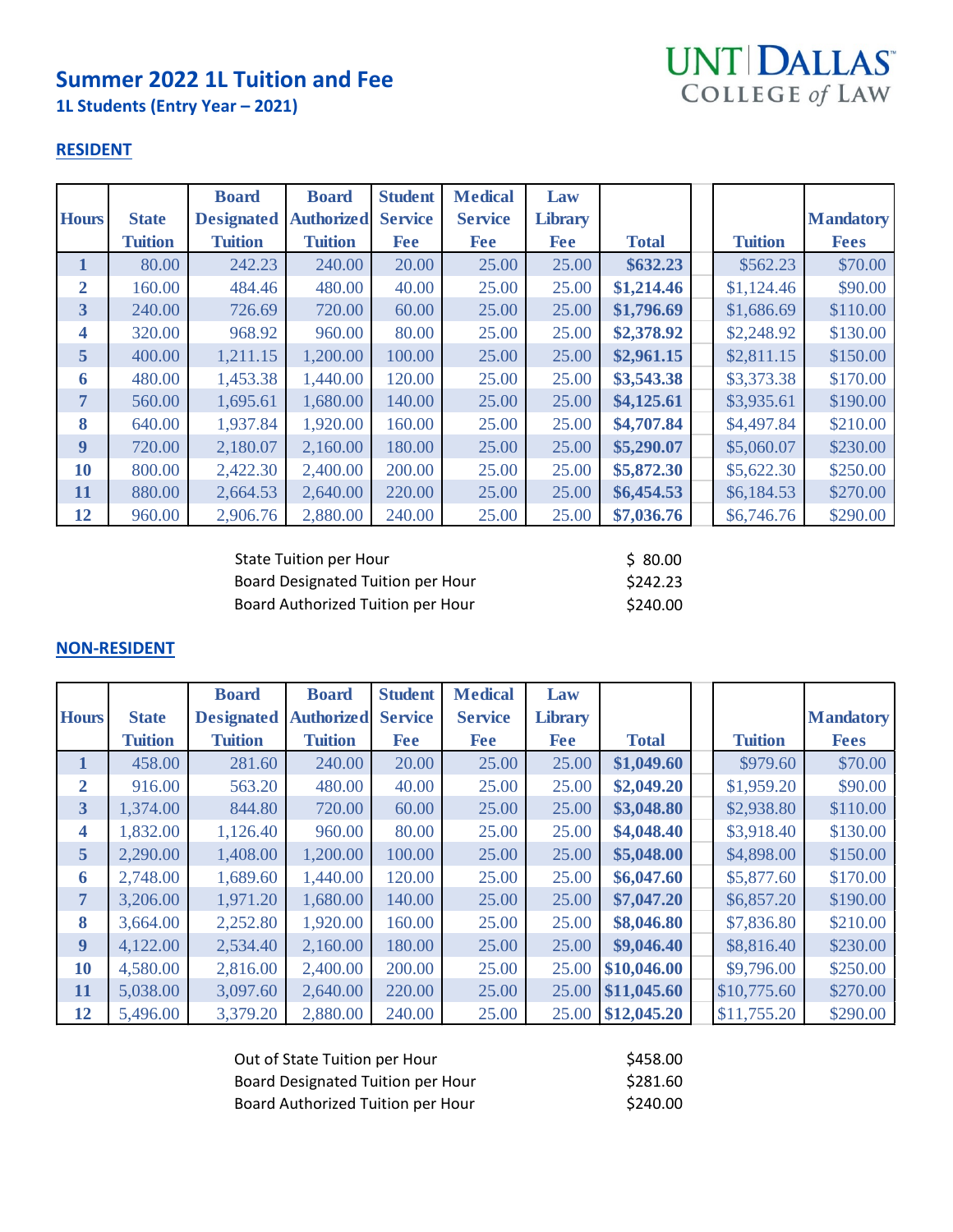# **Summer 2022 2L Tuition and Fee**

**2L Students (Entry Year – 2020)**



#### **RESIDENT \***

|                         |                | <b>Board</b>      | <b>Board</b>      | <b>Student</b> | <b>Medical</b> | Law            |              |                |                  |
|-------------------------|----------------|-------------------|-------------------|----------------|----------------|----------------|--------------|----------------|------------------|
| <b>Hours</b>            | <b>State</b>   | <b>Designated</b> | <b>Authorized</b> | <b>Service</b> | <b>Service</b> | <b>Library</b> |              |                | <b>Mandatory</b> |
|                         | <b>Tuition</b> | <b>Tuition</b>    | <b>Tuition</b>    | <b>Fee</b>     | <b>Fee</b>     | <b>Fee</b>     | <b>Total</b> | <b>Tuition</b> | <b>Fees</b>      |
| 1                       | 80.00          | 242.23            | 240.00            | 20.00          | 25.00          | 25.00          | \$632.23     | \$562.23       | \$70.00          |
| $\overline{2}$          | 160.00         | 484.46            | 480.00            | 40.00          | 25.00          | 25.00          | \$1,214.46   | \$1,124.46     | \$90.00          |
| $\overline{\mathbf{3}}$ | 240.00         | 726.69            | 720.00            | 60.00          | 25.00          | 25.00          | \$1,796.69   | \$1,686.69     | \$110.00         |
| 4                       | 320.00         | 968.92            | 960.00            | 80.00          | 25.00          | 25.00          | \$2,378.92   | \$2,248.92     | \$130.00         |
| 5 <sup>5</sup>          | 400.00         | 1,211.15          | 1,200.00          | 100.00         | 25.00          | 25.00          | \$2,961.15   | \$2,811.15     | \$150.00         |
| 6                       | 480.00         | 1,453.38          | 1,440.00          | 120.00         | 25.00          | 25.00          | \$3,543.38   | \$3,373.38     | \$170.00         |
| $\overline{7}$          | 560.00         | 1,695.61          | 1,680.00          | 140.00         | 25.00          | 25.00          | \$4,125.61   | \$3,935.61     | \$190.00         |
| 8                       | 640.00         | 1,937.84          | 1,920.00          | 160.00         | 25.00          | 25.00          | \$4,707.84   | \$4,497.84     | \$210.00         |
| 9                       | 720.00         | 2,180.07          | 2,160.00          | 180.00         | 25.00          | 25.00          | \$5,290.07   | \$5,060.07     | \$230.00         |
| 10                      | 800.00         | 2,422.30          | 2,400.00          | 200.00         | 25.00          | 25.00          | \$5,872.30   | \$5,622.30     | \$250.00         |
| 11                      | 880.00         | 2,664.53          | 2,640.00          | 220.00         | 25.00          | 25.00          | \$6,454.53   | \$6,184.53     | \$270.00         |
| 12                      | 960.00         | 2,906.76          | 2,880.00          | 240.00         | 25.00          | 25.00          | \$7,036.76   | \$6,746.76     | \$290.00         |

| State Tuition per Hour            | \$ 80.00 |
|-----------------------------------|----------|
| Board Designated Tuition per Hour | \$242.23 |
| Board Authorized Tuition per Hour | \$240.00 |

|                         |                | <b>Board</b>      | <b>Board</b>      | <b>Student</b> | <b>Medical</b> | Law            |                   |                |                  |
|-------------------------|----------------|-------------------|-------------------|----------------|----------------|----------------|-------------------|----------------|------------------|
| <b>Hours</b>            | <b>State</b>   | <b>Designated</b> | <b>Authorized</b> | <b>Service</b> | <b>Service</b> | <b>Library</b> |                   |                | <b>Mandatory</b> |
|                         | <b>Tuition</b> | <b>Tuition</b>    | <b>Tuition</b>    | <b>Fee</b>     | <b>Fee</b>     | <b>Fee</b>     | <b>Total</b>      | <b>Tuition</b> | <b>Fees</b>      |
| 1                       | 458.00         | 281.60            | 240.00            | 20.00          | 25.00          | 25.00          | \$1,049.60        | \$979.60       | \$70.00          |
| $\overline{2}$          | 916.00         | 563.20            | 480.00            | 40.00          | 25.00          | 25.00          | \$2,049.20        | \$1,959.20     | \$90.00          |
| $\overline{\mathbf{3}}$ | 1,374.00       | 844.80            | 720.00            | 60.00          | 25.00          | 25.00          | \$3,048.80        | \$2,938.80     | \$110.00         |
| 4                       | 1,832.00       | 1,126.40          | 960.00            | 80.00          | 25.00          | 25.00          | \$4,048.40        | \$3,918.40     | \$130.00         |
| 5 <sup>5</sup>          | 2,290.00       | 1,408.00          | 1,200.00          | 100.00         | 25.00          | 25.00          | \$5,048.00        | \$4,898.00     | \$150.00         |
| 6                       | 2,748.00       | 1,689.60          | 1,440.00          | 120.00         | 25.00          | 25.00          | \$6,047.60        | \$5,877.60     | \$170.00         |
| $\overline{7}$          | 3,206.00       | 1,971.20          | 1,680.00          | 140.00         | 25.00          | 25.00          | \$7,047.20        | \$6,857.20     | \$190.00         |
| 8                       | 3,664.00       | 2,252.80          | 1,920.00          | 160.00         | 25.00          | 25.00          | \$8,046.80        | \$7,836.80     | \$210.00         |
| 9                       | 4,122.00       | 2,534.40          | 2,160.00          | 180.00         | 25.00          | 25.00          | \$9,046.40        | \$8,816.40     | \$230.00         |
| 10                      | 4,580.00       | 2,816.00          | 2,400.00          | 200.00         | 25.00          | 25.00          | \$10,046.00       | \$9,796.00     | \$250.00         |
| 11                      | 5,038.00       | 3,097.60          | 2,640.00          | 220.00         | 25.00          | 25.00          | \$11,045.60       | \$10,775.60    | \$270.00         |
| 12                      | 5,496.00       | 3,379.20          | 2,880.00          | 240.00         | 25.00          |                | 25.00 \$12,045.20 | \$11,755.20    | \$290.00         |

| Out of State Tuition per Hour            | \$458.00 |
|------------------------------------------|----------|
| <b>Board Designated Tuition per Hour</b> | \$281.60 |
| Board Authorized Tuition per Hour        | \$240.00 |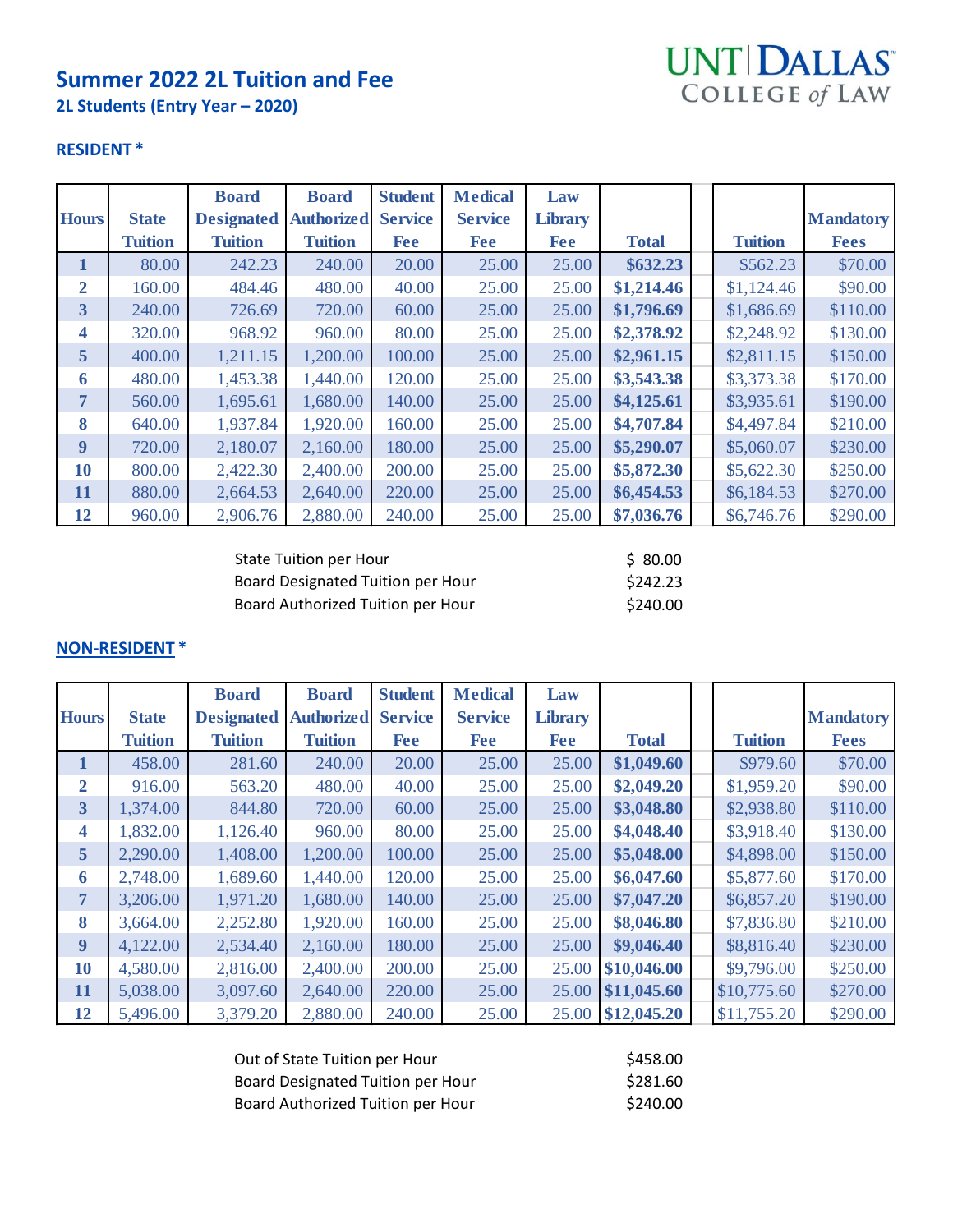## **Summer 2022 3L Tuition and Fee**

**3L Students (Entry Year – 2019)**



#### **RESIDENT**

|                         |                | <b>Board</b>                 | <b>Board</b>   | <b>Student</b> | <b>Medical</b> | Law            |              |                |                  |
|-------------------------|----------------|------------------------------|----------------|----------------|----------------|----------------|--------------|----------------|------------------|
| <b>Hours</b>            | <b>State</b>   | <b>Designated Authorized</b> |                | <b>Service</b> | <b>Service</b> | <b>Library</b> |              |                | <b>Mandatory</b> |
|                         | <b>Tuition</b> | <b>Tuition</b>               | <b>Tuition</b> | <b>Fee</b>     | <b>Fee</b>     | <b>Fee</b>     | <b>Total</b> | <b>Tuition</b> | <b>Fees</b>      |
| 1                       | 80.00          | 224.54                       | 240.00         | 20.00          | 25.00          | 25.00          | \$614.54     | \$544.54       | \$70.00          |
| $\overline{2}$          | 160.00         | 449.08                       | 480.00         | 40.00          | 25.00          | 25.00          | \$1,179.08   | \$1,089.08     | \$90.00          |
| $\overline{\mathbf{3}}$ | 240.00         | 673.62                       | 720.00         | 60.00          | 25.00          | 25.00          | \$1,743.62   | \$1,633.62     | \$110.00         |
| 4                       | 320.00         | 898.16                       | 960.00         | 80.00          | 25.00          | 25.00          | \$2,308.16   | \$2,178.16     | \$130.00         |
| $5\overline{)}$         | 400.00         | 1,122.70                     | 1,200.00       | 100.00         | 25.00          | 25.00          | \$2,872.70   | \$2,722.70     | \$150.00         |
| 6                       | 480.00         | 1,347.24                     | 1,440.00       | 120.00         | 25.00          | 25.00          | \$3,437.24   | \$3,267.24     | \$170.00         |
| 7                       | 560.00         | 1,571.78                     | 1,680.00       | 140.00         | 25.00          | 25.00          | \$4,001.78   | \$3,811.78     | \$190.00         |
| 8                       | 640.00         | 1,796.32                     | 1,920.00       | 160.00         | 25.00          | 25.00          | \$4,566.32   | \$4,356.32     | \$210.00         |
| 9                       | 720.00         | 2,020.86                     | 2,160.00       | 180.00         | 25.00          | 25.00          | \$5,130.86   | \$4,900.86     | \$230.00         |
| 10                      | 800.00         | 2,245.40                     | 2,400.00       | 200.00         | 25.00          | 25.00          | \$5,695.40   | \$5,445.40     | \$250.00         |
| 11                      | 880.00         | 2,469.94                     | 2,640.00       | 220.00         | 25.00          | 25.00          | \$6,259.94   | \$5,989.94     | \$270.00         |
| 12                      | 960.00         | 2,694.48                     | 2,880.00       | 240.00         | 25.00          | 25.00          | \$6,824.48   | \$6,534.48     | \$290.00         |

| State Tuition per Hour                   | \$ 80.00 |
|------------------------------------------|----------|
| <b>Board Designated Tuition per Hour</b> | \$224.54 |
| Board Authorized Tuition per Hour        | \$240.00 |

|                |                | <b>Board</b>      | <b>Board</b>      | <b>Student</b> | <b>Medical</b> | Law            |                   |                |                  |
|----------------|----------------|-------------------|-------------------|----------------|----------------|----------------|-------------------|----------------|------------------|
| <b>Hours</b>   | <b>State</b>   | <b>Designated</b> | <b>Authorized</b> | <b>Service</b> | <b>Service</b> | <b>Library</b> |                   |                | <b>Mandatory</b> |
|                | <b>Tuition</b> | <b>Tuition</b>    | <b>Tuition</b>    | <b>Fee</b>     | <b>Fee</b>     | <b>Fee</b>     | <b>Total</b>      | <b>Tuition</b> | <b>Fees</b>      |
| $\mathbf{1}$   | 458.00         | 281.60            | 240.00            | 20.00          | 25.00          | 25.00          | \$1,049.60        | \$979.60       | \$70.00          |
| $\overline{2}$ | 916.00         | 563.20            | 480.00            | 40.00          | 25.00          | 25.00          | \$2,049.20        | \$1,959.20     | \$90.00          |
| 3              | 1,374.00       | 844.80            | 720.00            | 60.00          | 25.00          | 25.00          | \$3,048.80        | \$2,938.80     | \$110.00         |
| 4              | 1,832.00       | 1,126.40          | 960.00            | 80.00          | 25.00          | 25.00          | \$4,048.40        | \$3,918.40     | \$130.00         |
| 5 <sup>5</sup> | 2,290.00       | 1,408.00          | 1,200.00          | 100.00         | 25.00          | 25.00          | \$5,048.00        | \$4,898.00     | \$150.00         |
| 6              | 2,748.00       | 1,689.60          | 1,440.00          | 120.00         | 25.00          | 25.00          | \$6,047.60        | \$5,877.60     | \$170.00         |
| 7              | 3,206.00       | 1,971.20          | 1,680.00          | 140.00         | 25.00          | 25.00          | \$7,047.20        | \$6,857.20     | \$190.00         |
| 8              | 3,664.00       | 2,252.80          | 1,920.00          | 160.00         | 25.00          | 25.00          | \$8,046.80        | \$7,836.80     | \$210.00         |
| 9              | 4,122.00       | 2,534.40          | 2,160.00          | 180.00         | 25.00          | 25.00          | \$9,046.40        | \$8,816.40     | \$230.00         |
| 10             | 4,580.00       | 2,816.00          | 2,400.00          | 200.00         | 25.00          | 25.00          | \$10,046.00       | \$9,796.00     | \$250.00         |
| 11             | 5,038.00       | 3,097.60          | 2,640.00          | 220.00         | 25.00          | 25.00          | \$11,045.60       | \$10,775.60    | \$270.00         |
| 12             | 5,496.00       | 3,379.20          | 2,880.00          | 240.00         | 25.00          |                | 25.00 \$12,045.20 | \$11,755.20    | \$290.00         |

| Out of State Tuition per Hour     | \$459.00 |
|-----------------------------------|----------|
| Board Designated Tuition per Hour | \$281.60 |
| Board Authorized Tuition per Hour | \$240.00 |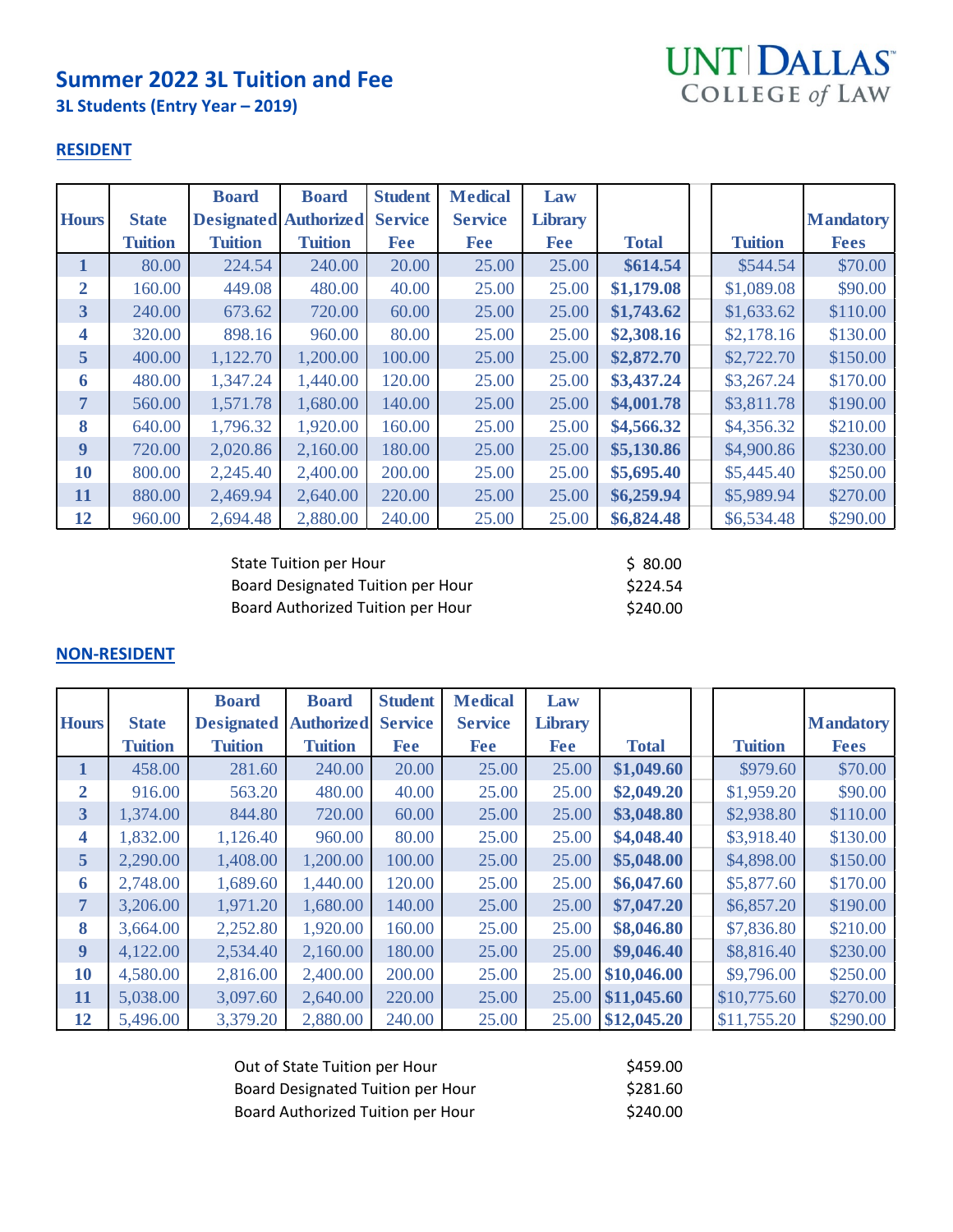## **Summer 2022 4L Tuition and Fee Chart**

**4L Students – Entry Year 2018**



#### **RESIDENT**

|                |               | <b>Board</b>      | <b>Board</b>      | <b>Student</b> |                    | Law        |            |                |                  |
|----------------|---------------|-------------------|-------------------|----------------|--------------------|------------|------------|----------------|------------------|
| <b>Hours</b>   | <b>State</b>  | <b>Designated</b> | <b>Authorized</b> | <b>Service</b> | <b>Medical</b>     | Library    |            |                | <b>Mandatory</b> |
|                | <b>Tution</b> | <b>Tution</b>     | <b>Tuition</b>    | Fee            | <b>Service Fee</b> | <b>Fee</b> | Total      | <b>Tuition</b> | <b>Fees</b>      |
| $\mathbf{1}$   | 80.00         | 224.54            | 240.00            | 20.00          | 25.00              | 25.00      | \$614.54   | \$544.54       | \$70.00          |
| $\overline{2}$ | 160.00        | 449.08            | 480.00            | 40.00          | 25.00              | 25.00      | \$1,179.08 | \$1,089.08     | \$90.00          |
| 3              | 240.00        | 673.62            | 720.00            | 60.00          | 25.00              | 25.00      | \$1,743.62 | \$1,633.62     | \$110.00         |
| 4              | 320.00        | 898.16            | 960.00            | 80.00          | 25.00              | 25.00      | \$2,308.16 | \$2,178.16     | \$130.00         |
| 5              | 400.00        | 1,122.70          | 1,200.00          | 100.00         | 25.00              | 25.00      | \$2,872.70 | \$2,722.70     | \$150.00         |
| 6              | 480.00        | 1,347.24          | 1,440.00          | 120.00         | 25.00              | 25.00      | \$3,437.24 | \$3,267.24     | \$170.00         |
| 7              | 560.00        | 1,571.78          | 1,680.00          | 140.00         | 25.00              | 25.00      | \$4,001.78 | \$3,811.78     | \$190.00         |
| 8              | 640.00        | 1,796.32          | 1,920.00          | 160.00         | 25.00              | 25.00      | \$4,566.32 | \$4,356.32     | \$210.00         |
| 9              | 720.00        | 2,020.86          | 2,160.00          | 180.00         | 25.00              | 25.00      | \$5,130.86 | \$4,900.86     | \$230.00         |
| 10             | 800.00        | 2,245.40          | 2,400.00          | 200.00         | 25.00              | 25.00      | \$5,695.40 | \$5,445.40     | \$250.00         |
| 11             | 880.00        | 2,469.94          | 2,640.00          | 220.00         | 25.00              | 25.00      | \$6,259.94 | \$5,989.94     | \$270.00         |
| 12             | 960.00        | 2,694.48          | 2,880.00          | 240.00         | 25.00              | 25.00      | \$6,824.48 | \$6,534.48     | \$290.00         |

| State Tuition per Hour            | \$ 80.00 |
|-----------------------------------|----------|
| Board Designated Tuition per Hour | \$224.54 |
| Board Authorized Tuition per Hour | \$240.00 |

|                |                | <b>Board</b>      | <b>Board</b>      | <b>Student</b> | <b>Medical</b> | Law            |              |                |                  |
|----------------|----------------|-------------------|-------------------|----------------|----------------|----------------|--------------|----------------|------------------|
| <b>Hours</b>   | <b>State</b>   | <b>Designated</b> | <b>Authorized</b> | <b>Service</b> | <b>Service</b> | <b>Library</b> |              |                | <b>Mandatory</b> |
|                | <b>Tuition</b> | <b>Tuition</b>    | <b>Tuition</b>    | Fee            | <b>Fee</b>     | <b>Fee</b>     | <b>Total</b> | <b>Tuition</b> | <b>Fees</b>      |
| 1              | 458.00         | 281.60            | 240.00            | 20.00          | 25.00          | 25.00          | \$1,049.60   | \$979.60       | \$70.00          |
| $\overline{2}$ | 916.00         | 563.20            | 480.00            | 40.00          | 25.00          | 25.00          | \$2,049.20   | \$1,959.20     | \$90.00          |
| 3              | 1,374.00       | 844.80            | 720.00            | 60.00          | 25.00          | 25.00          | \$3,048.80   | \$2,938.80     | \$110.00         |
| 4              | 1,832.00       | 1,126.40          | 960.00            | 80.00          | 25.00          | 25.00          | \$4,048.40   | \$3,918.40     | \$130.00         |
| 5              | 2,290.00       | 1,408.00          | 1,200.00          | 100.00         | 25.00          | 25.00          | \$5,048.00   | \$4,898.00     | \$150.00         |
| 6              | 2,748.00       | 1,689.60          | 1,440.00          | 120.00         | 25.00          | 25.00          | \$6,047.60   | \$5,877.60     | \$170.00         |
| 7              | 3,206.00       | 1,971.20          | 1,680.00          | 140.00         | 25.00          | 25.00          | \$7,047.20   | \$6,857.20     | \$190.00         |
| 8              | 3,664.00       | 2,252.80          | 1,920.00          | 160.00         | 25.00          | 25.00          | \$8,046.80   | \$7,836.80     | \$210.00         |
| 9              | 4,122.00       | 2,534.40          | 2,160.00          | 180.00         | 25.00          | 25.00          | \$9,046.40   | \$8,816.40     | \$230.00         |
| 10             | 4,580.00       | 2,816.00          | 2,400.00          | 200.00         | 25.00          | 25.00          | \$10,046.00  | \$9,796.00     | \$250.00         |
| 11             | 5,038.00       | 3,097.60          | 2,640.00          | 220.00         | 25.00          | 25.00          | \$11,045.60  | \$10,775.60    | \$270.00         |
| 12             | 5,496.00       | 3,379.20          | 2,880.00          | 240.00         | 25.00          | 25.00          | \$12,045.20  | \$11,755.20    | \$290.00         |

| Out of State Tuition per Hour     | \$458.00 |
|-----------------------------------|----------|
| Board Designated Tuition per Hour | \$281.60 |
| Board Authorized Tuition per Hour | \$240.00 |